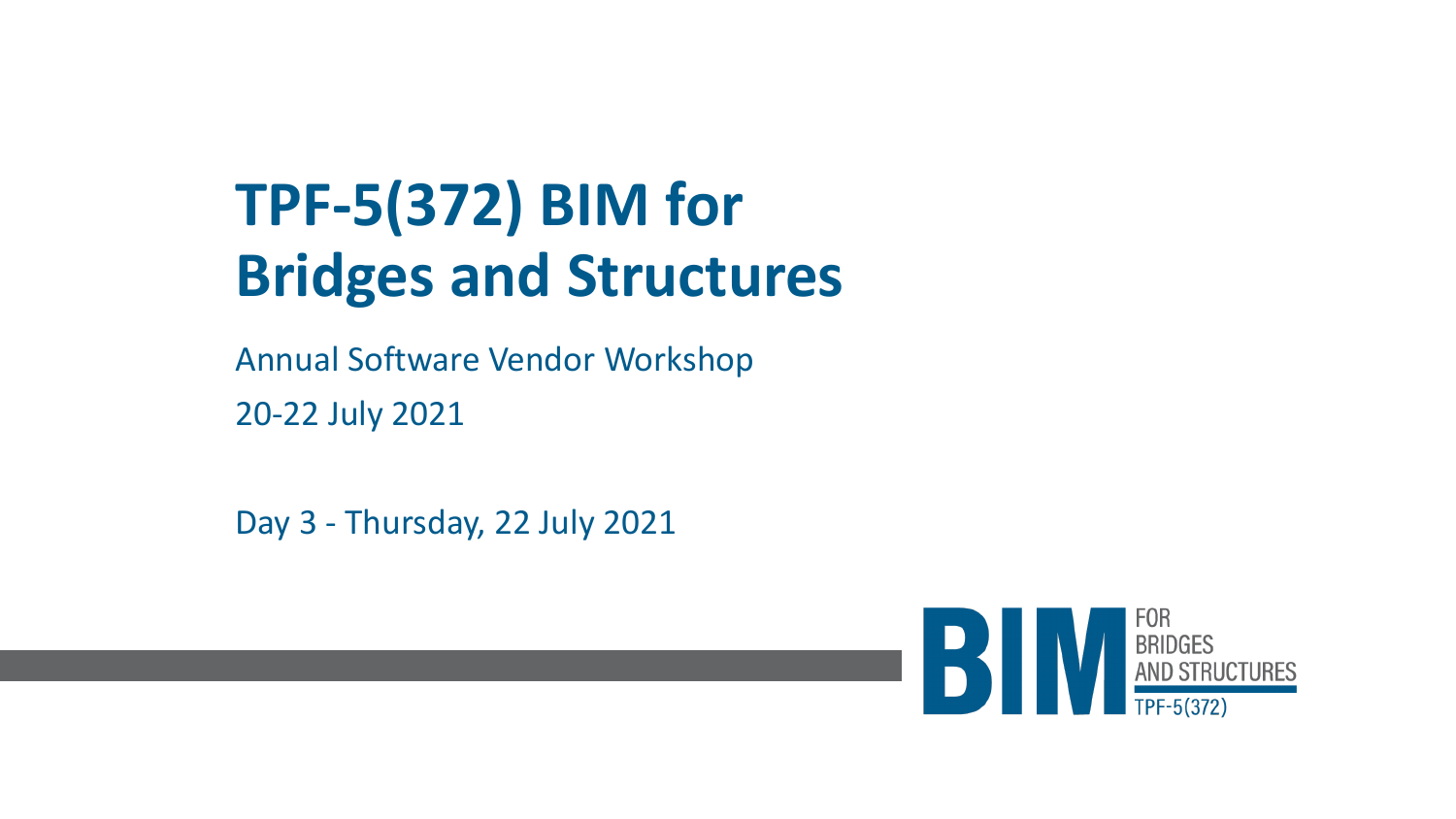# Workshop Structure & Schedule

#### **Participants**

HDR Project Team

TPF Sponsors

CBS T-19 Committee

#### Software Vendors

#### Invited Observers

#### Mics are muted by default

Vendors, please use "Raise hand" to request unmute

Guests/Observers please enter questions in Chat

Sessions will be recorded for future reference



|                    | $\sf{Time}^+$   | <b>Session</b>               | <b>Objectives</b>                                       |
|--------------------|-----------------|------------------------------|---------------------------------------------------------|
| Tuesday<br>20 July | 9:00am-10:20am  | Updates on TPF-5(372)        | Overall Schedule / Scope review                         |
|                    |                 |                              | <b>IDM / MVD</b>                                        |
|                    |                 |                              | <b>Data Dictionary</b>                                  |
|                    |                 |                              | <b>General Q&amp;A</b>                                  |
|                    | 10:20am-10:40am | <b>Scheduled Break</b>       |                                                         |
|                    | 10:40am-11:20am | Demo w/ Q&A: Allplan & LARSA | Demonstrate early development progress and/or intent to |
|                    | 11:20am-12:00pm | Demo w/ Q&A: PGSuper         | support "BIM for Bridges and Structures"                |

|                                                       | <b>Time</b>     | <b>Session</b>                   | <b>Objectives</b>                                       |
|-------------------------------------------------------|-----------------|----------------------------------|---------------------------------------------------------|
| rdnesday<br>21 July<br>$\sim$<br>$\tilde{\mathbf{e}}$ | 9:00am-10:20am  | <b>Review of Software Vendor</b> | Letter of Intent<br>$\bullet$                           |
|                                                       |                 | <b>Engagement Plan</b>           | <b>Unit Test Suite</b><br>$\bullet$                     |
|                                                       |                 |                                  | • Certification                                         |
|                                                       |                 |                                  | • General Q&A                                           |
|                                                       | 10:20am-10:40am | <b>Scheduled Break</b>           |                                                         |
|                                                       | 10:40am-11:20am | Demo w/ Q&A: Bentley Systems     | Demonstrate early development progress and/or intent to |
|                                                       | 11:20am-12:00pm | Demo w/ Q&A: OpenBrIM            | support "BIM for Bridges and Structures"                |

|                     | <b>Time</b>     | <b>Session</b>             | <b>Objectives</b>                                       |
|---------------------|-----------------|----------------------------|---------------------------------------------------------|
| Thursday<br>22 July | 9:00am-10:20am  | <b>bSI IFC4.3 Progress</b> | <b>Candidate Standard status</b>                        |
|                     |                 |                            | Feedback from participating Vendors on results          |
|                     |                 |                            | <b>General Q&amp;A</b>                                  |
|                     | 10:20am-10:40am | <b>Scheduled Break</b>     |                                                         |
|                     | 10:40am-11:20am | Demo w/ Q&A: Autodesk      | Demonstrate early development progress and/or intent to |
|                     | 11:20am-12:00pm | Demo w/ Q&A: Trimble -     | support "BIM for Bridges and Structures"                |
|                     |                 | Quadri & Tekla Structures  |                                                         |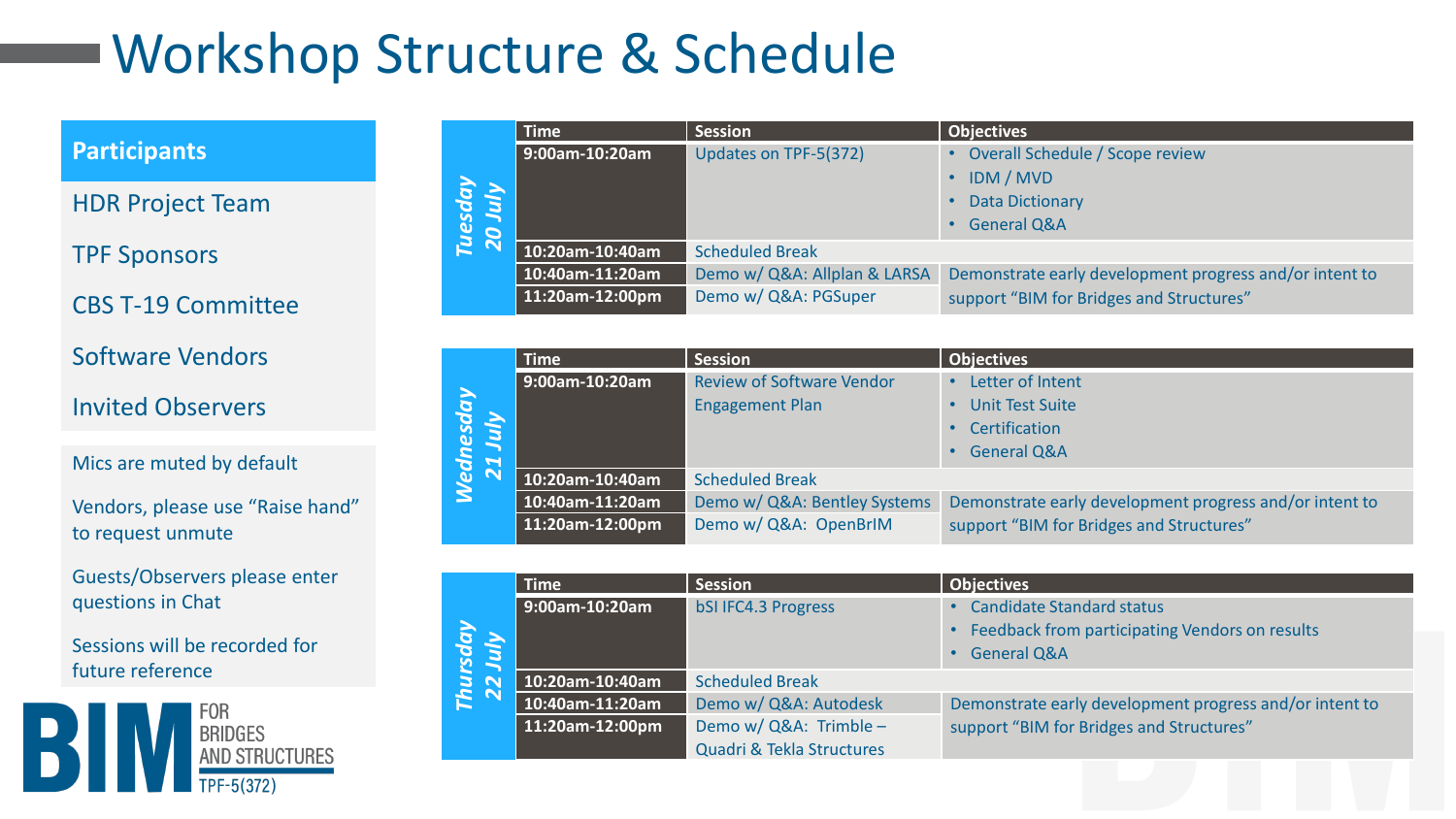## Today's Schedule – Day 3

|                     | Time            | <b>Session</b>             | <b>Objectives</b>                                                                                   |  |
|---------------------|-----------------|----------------------------|-----------------------------------------------------------------------------------------------------|--|
| Thursday<br>22 July | 9:00am-10:20am  | <b>bSI IFC4.3 Progress</b> | <b>Standard status</b><br>г                                                                         |  |
|                     |                 |                            | Phase 1 of IFC4.3 Deployment<br>$\omega_{\rm{max}}$                                                 |  |
|                     |                 |                            | <b>ISO Submittal and Process</b>                                                                    |  |
|                     |                 |                            | <b>Feedback from participating Vendors on results</b><br>٠                                          |  |
|                     |                 |                            | <b>General Q&amp;A</b><br>п                                                                         |  |
|                     | 10:20am-10:40am | <b>Scheduled Break</b>     |                                                                                                     |  |
|                     | 10:40am-11:20am | Demo w/ Q&A:               | Demonstrate early development progress and/or intent to<br>support "BIM for Bridges and Structures" |  |
|                     |                 | <b>Autodesk</b>            |                                                                                                     |  |
|                     | 11:20am-12:00pm | Demo w/ Q&A:               |                                                                                                     |  |
|                     |                 | Trimble - Quadri & Tekla   |                                                                                                     |  |
|                     |                 | <b>Structures</b>          |                                                                                                     |  |



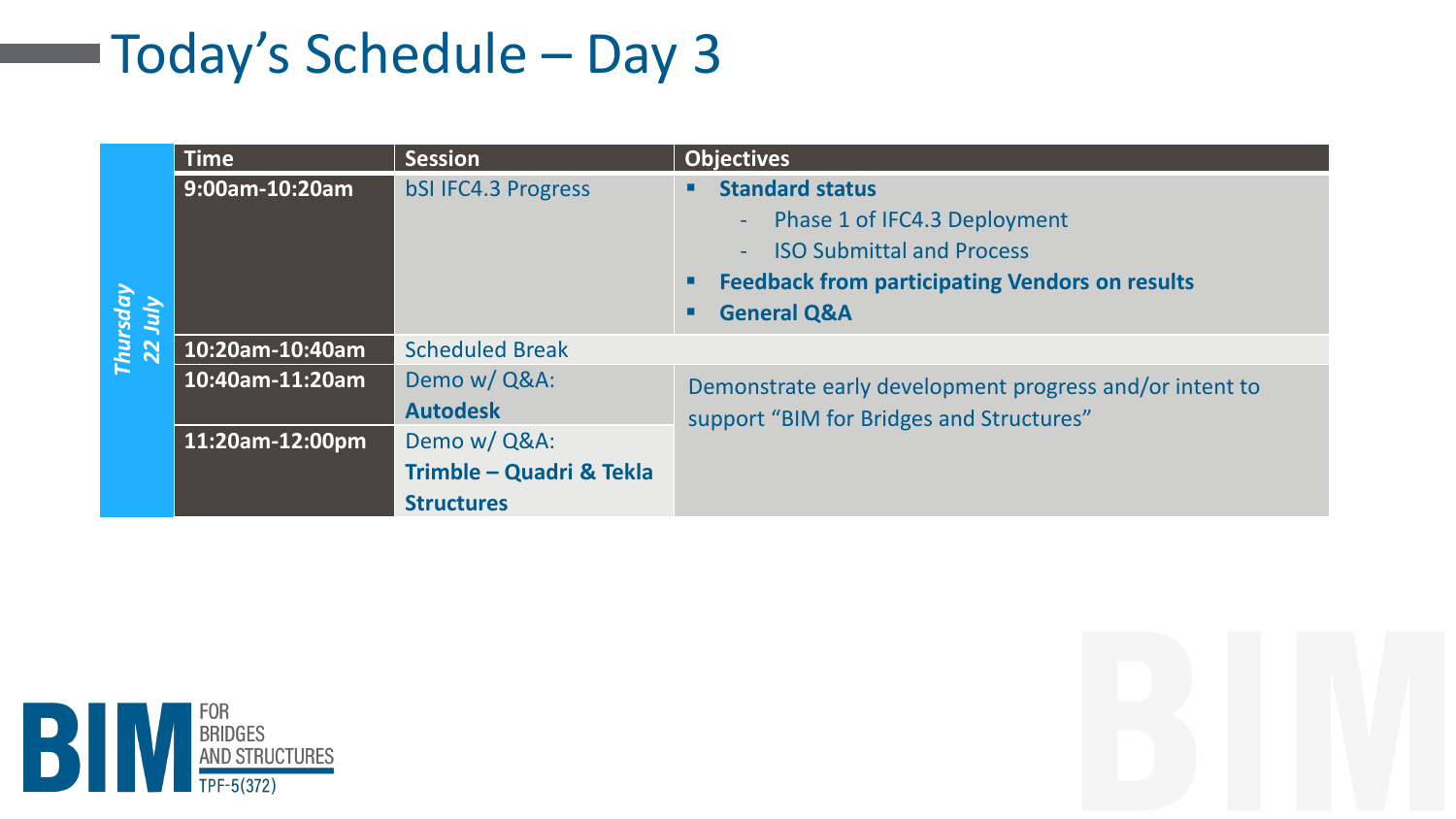buildingSMART International - IFC4.3 Development Progress

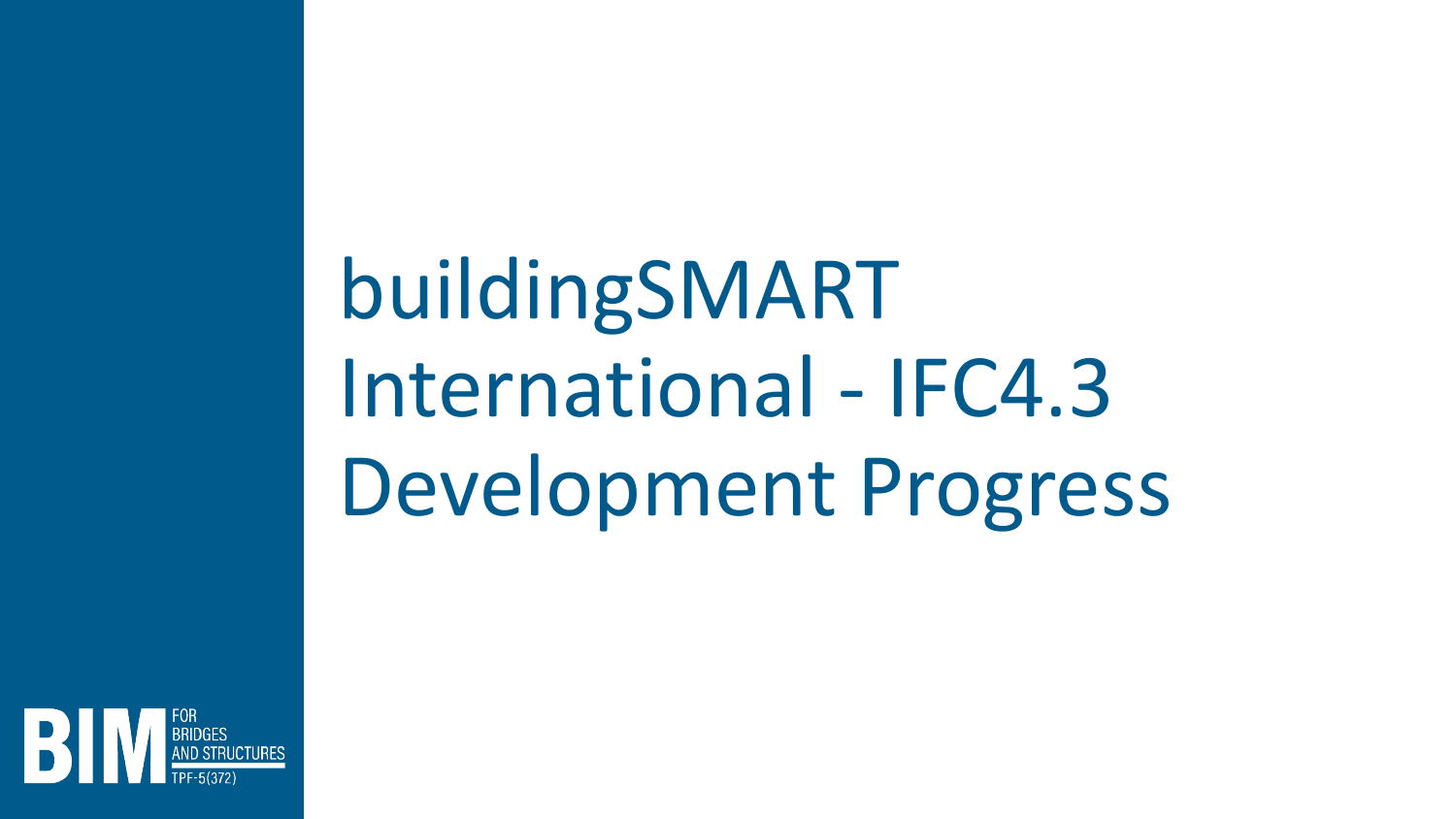### The Road: IFC4  $\rightarrow$  IFC 4.3

- **IFC4:** Revisions to IFC2x3 (Building-focused)
- **IFC4.1:** Alignment for Linear Infrastructure
- **IFC4.2:** Bridge Elements (Phase 1) Adding new Spatial classes (IfcFacility/IfcFacilityPart)
- **IFC4.3:** Adding Rail, Road, Geotechnical, Ports & Waterways, & Bridge (Phase 2) Rework of IfcAlignment (not backward compatible with IFC4.2 or IFC4.1)



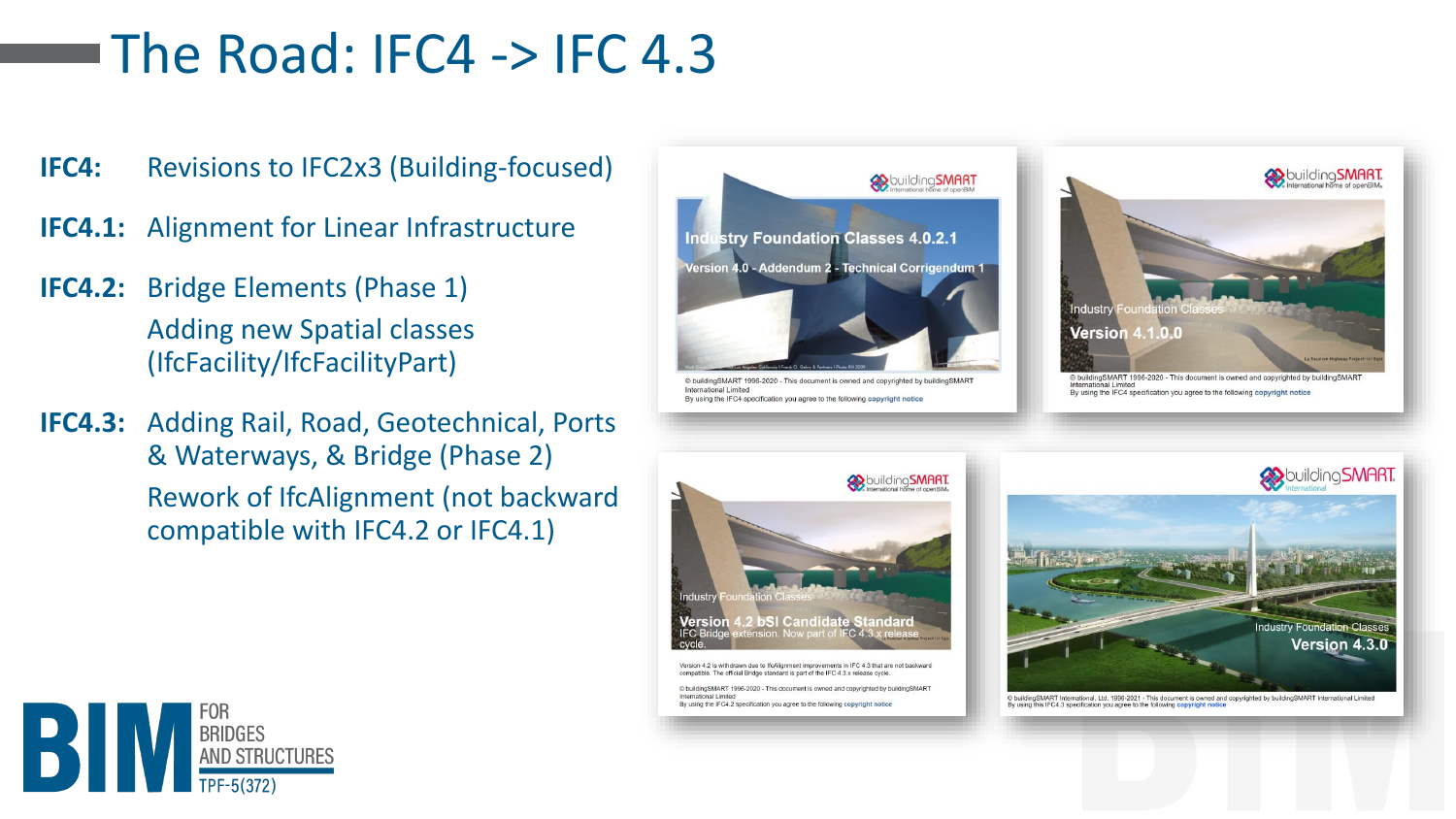### Domains in the new IFC 4.3 standard

 $|B|$ 

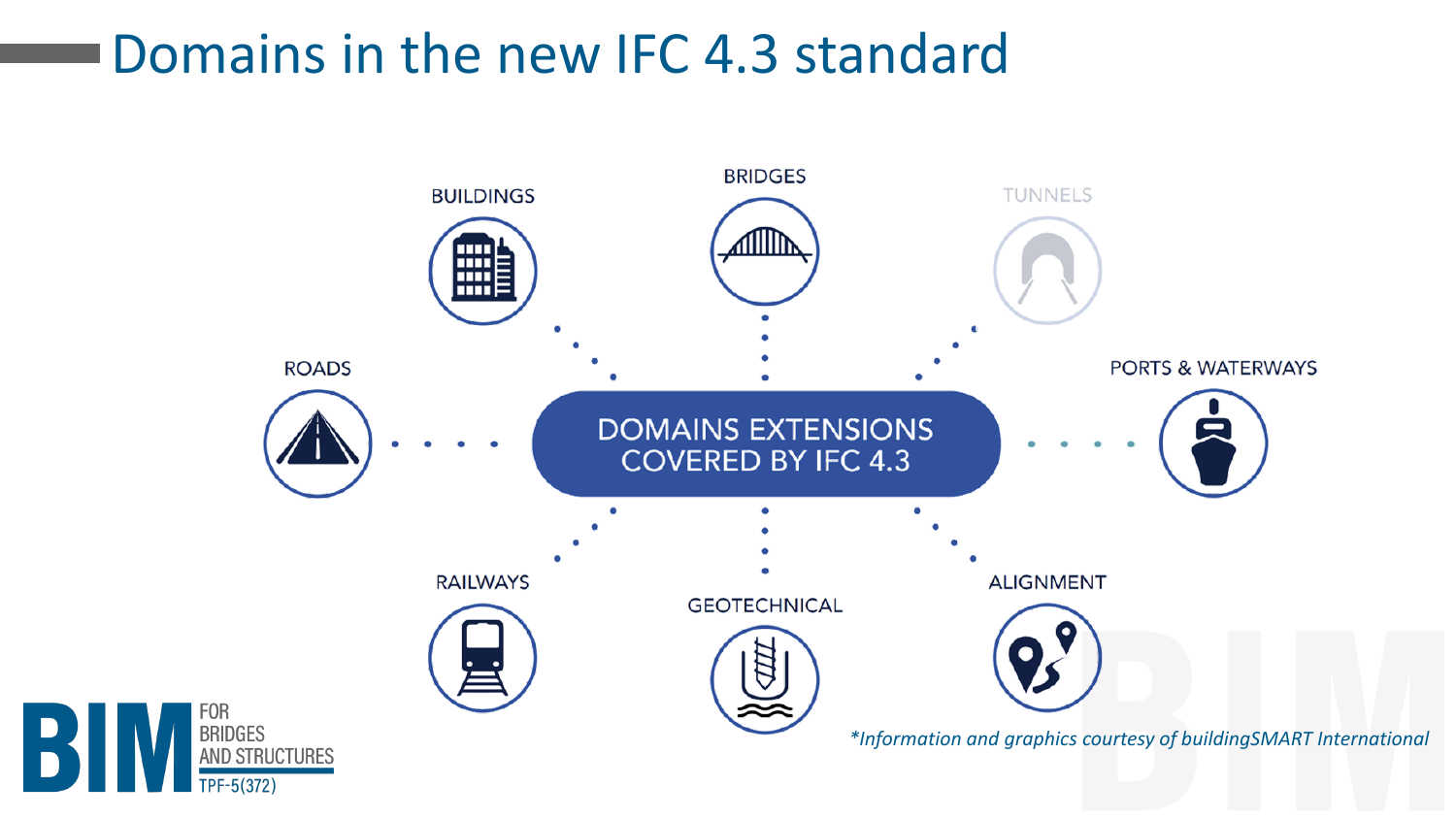### Domains in the new IFC 4.3 standard

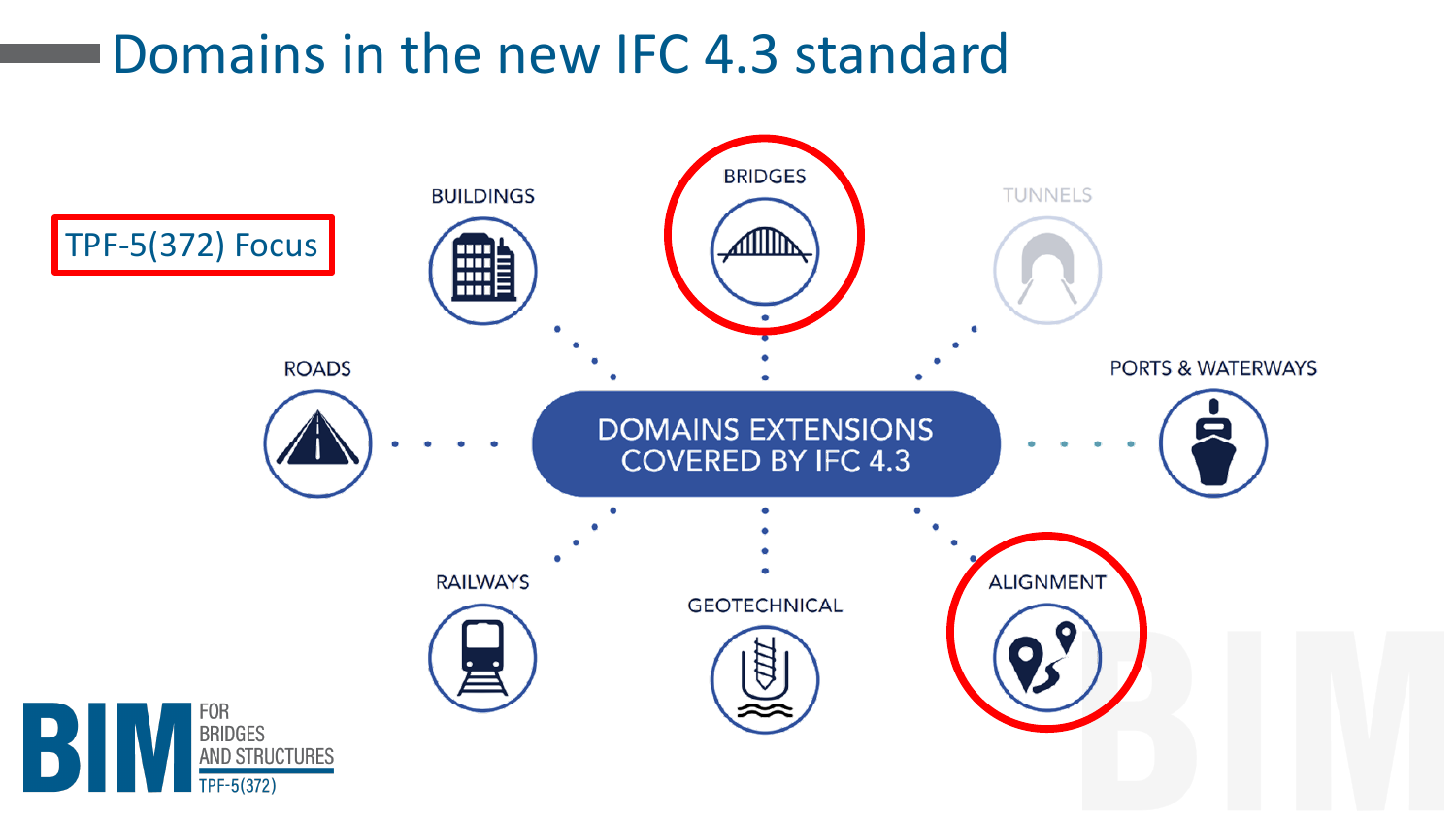#### bSI Process

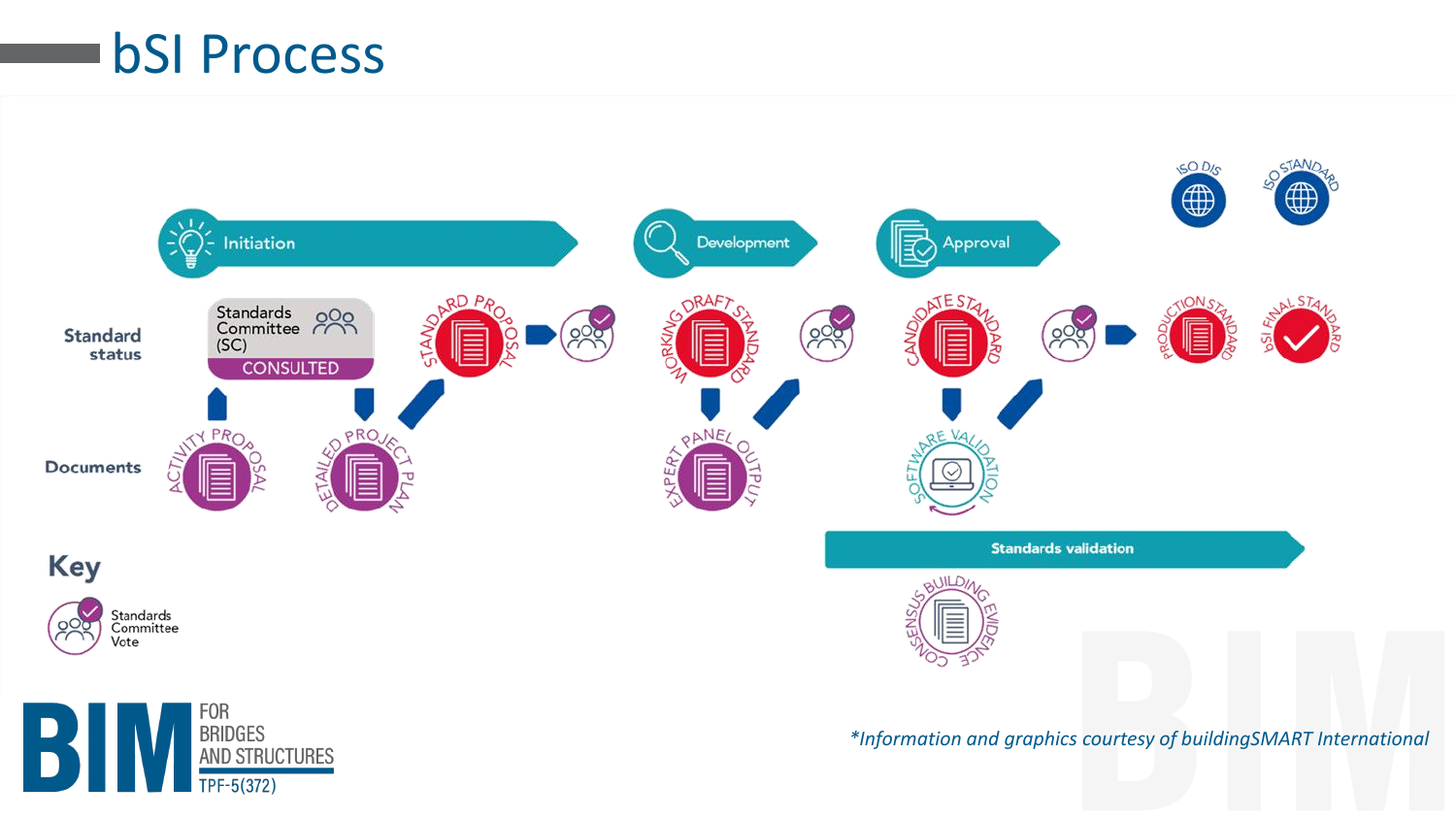#### bSI Process: IFC4.3 Progress

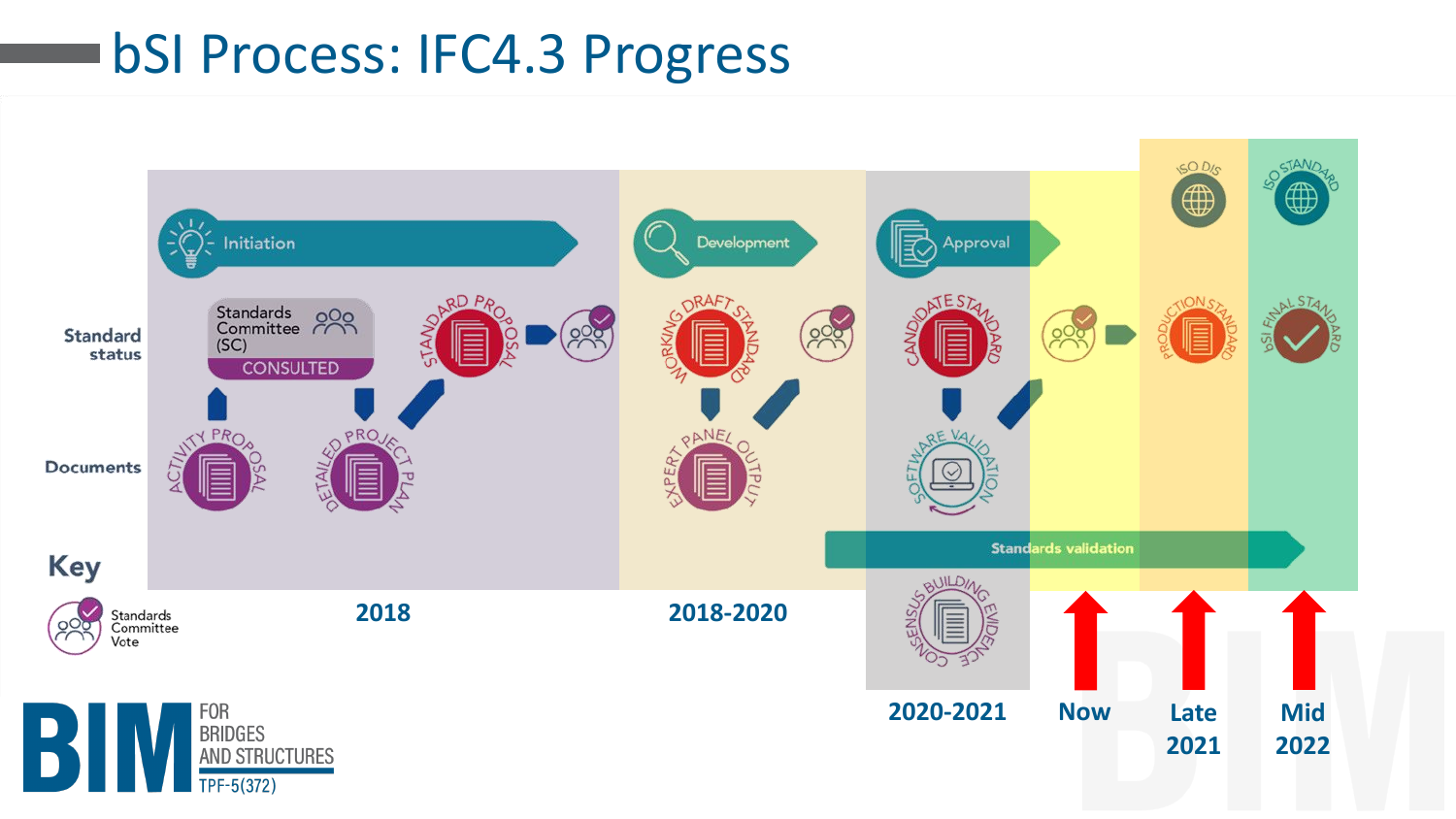## IFC 4.3 Timeline

AND STRUCTURES



*\*Information and graphics courtesy of buildingSMART International*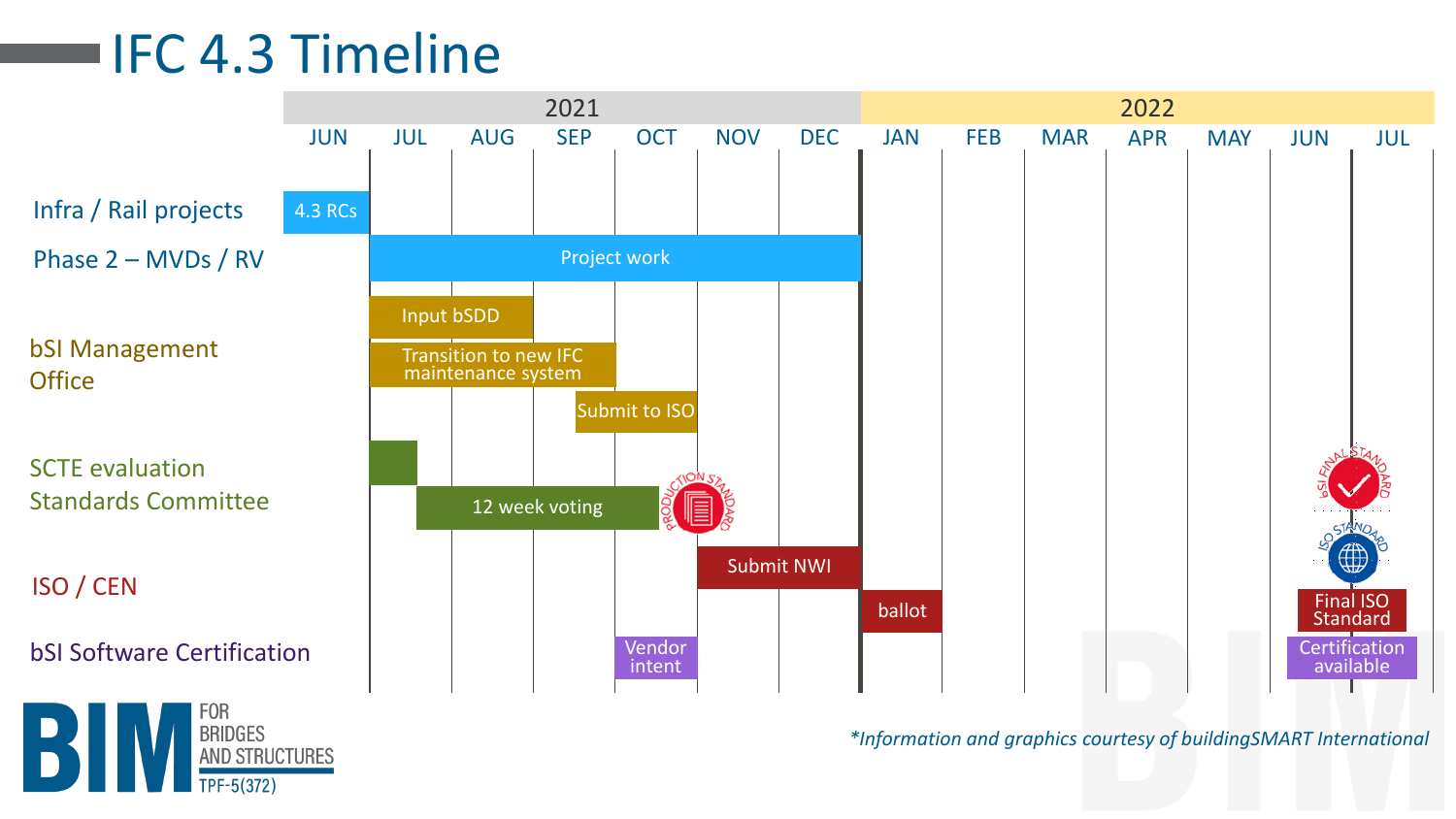### Vendor Feedback Roundtable

Who has been involved (observer or active) with the buildingSMART IFC4.3 Rail and/or Infra Deployment projects?

Were you able to be actively involved with testing IFC4.3 through the unit testing import?

Have you identified any serious issues concerning support implementation (export and/or import) based on the latest know state of IFC4.3?

Do you feel your products can meet the goals and timeline of functionality and certification by the end of 2023?

What further support do you feel you will need moving forward with your IFC4.3 and AASHTO support development?

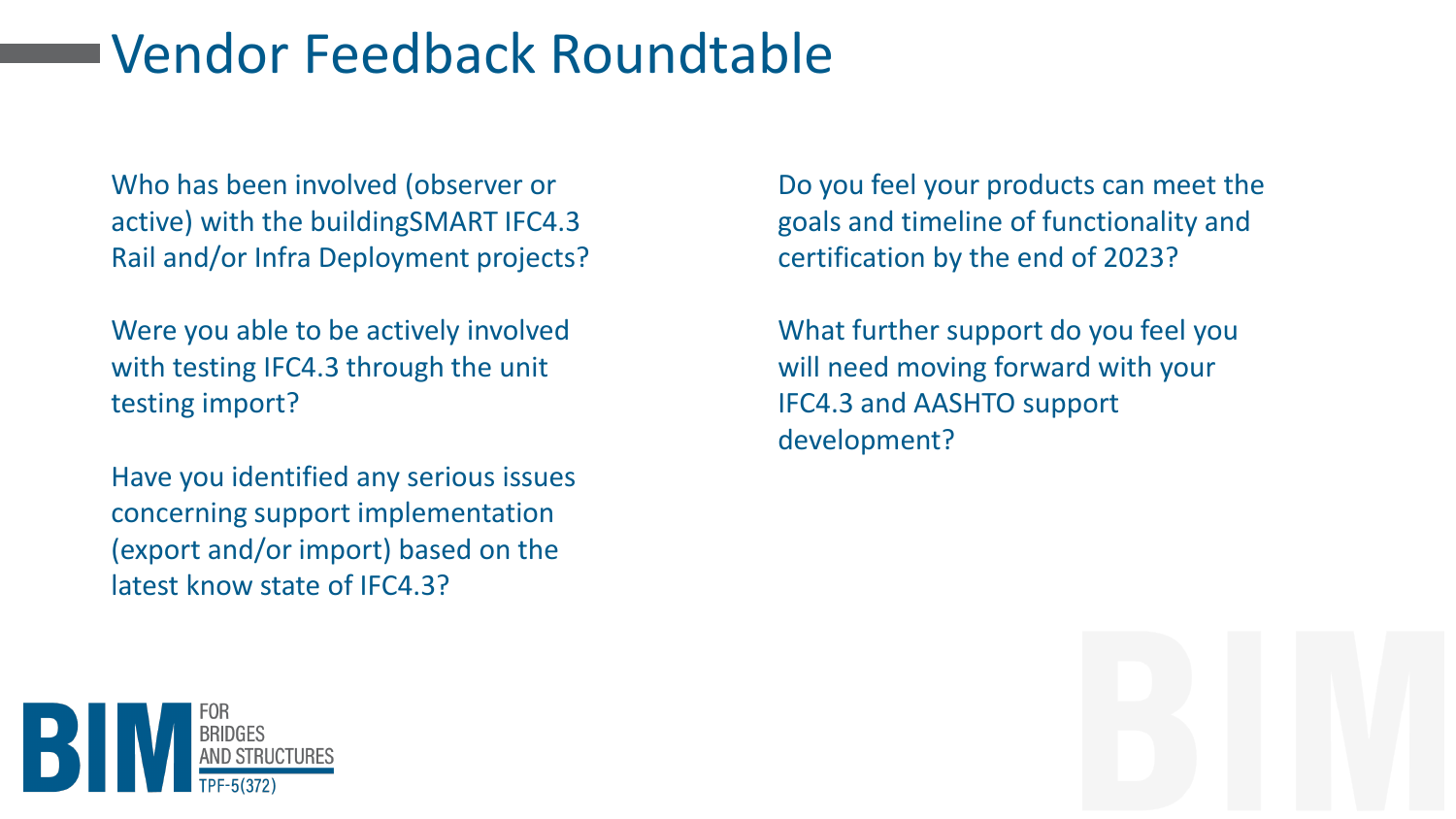# General Q & A